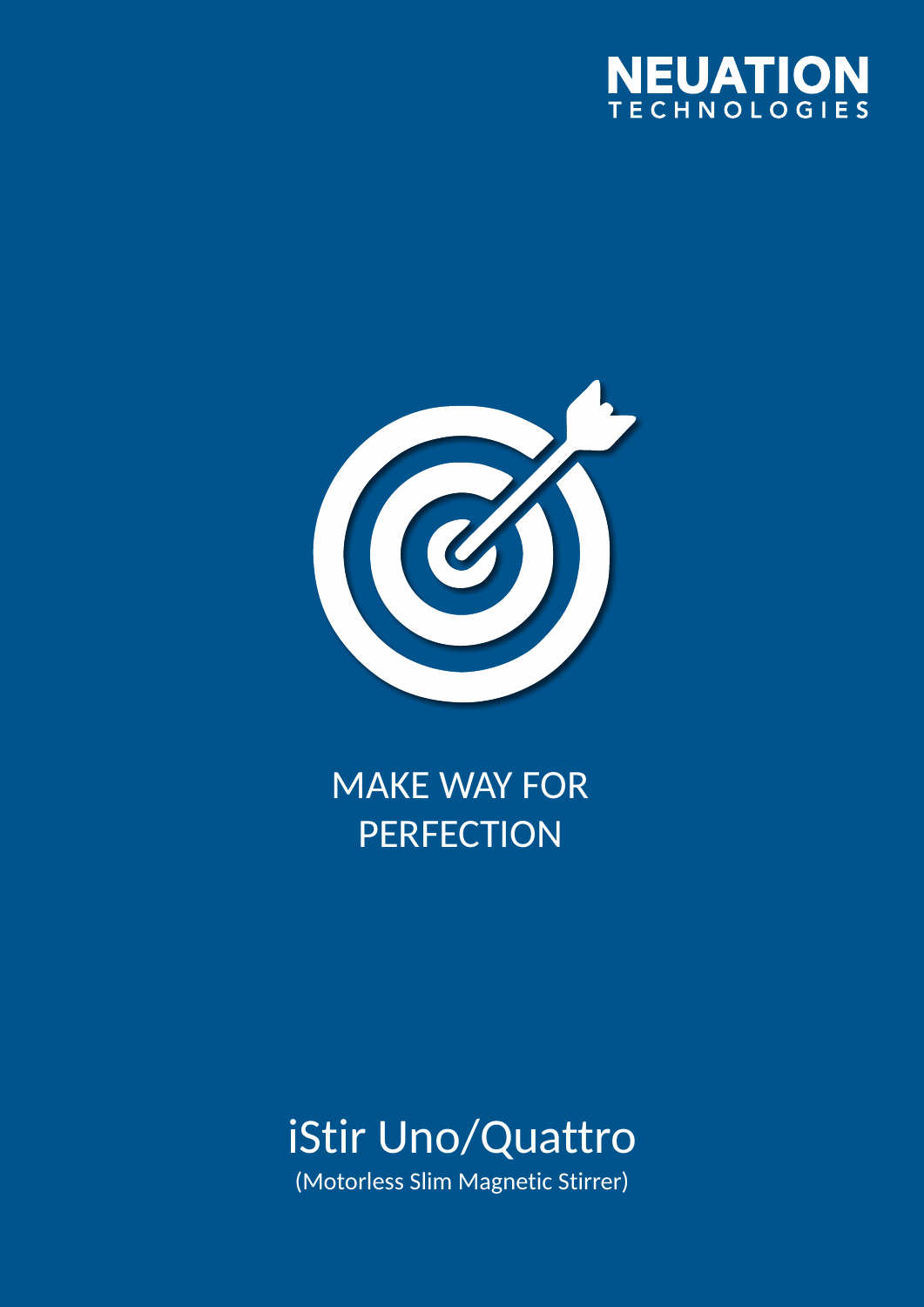

# iStir Uno/Quattro

(Motorless Slim Magnetic Stirrer)

Magnetic stirrers come in all shapes and sizes, but ultimately performance and durability matter the most to users. As a result, most manufacturers of magnetic stirrers make tall claims of high performance, lasting durability and convenient features. But, users soon discover that such devices are made from low-quality components and materials to cut costs which results in major issues like corrosive top surface, wear and tear in motor coil, etc. Also, a lack of time saving and convenience features like timer function, clockwise & counterclockwise motion results in a less than satisfying experience for the user.

What use is an investment if it doesn't give good returns. With Neuation's extensive expertise in developing quality lab equipment, you get the benefits of a device which is built around your stirring requirements. With a dedicated R&D department focused on understanding userexperience and feedback, we designed and developed iStir Uno/Quattro for reliable performance and years of durability. With a motor-less design, the device offers exceptional performance without the hassle of maintenance. The stainless steel top surface of the device also offers excellent resistance against corrosion which time-saving features like variable timer setting and CC/CCW motion save your effort and time for higher productivity.

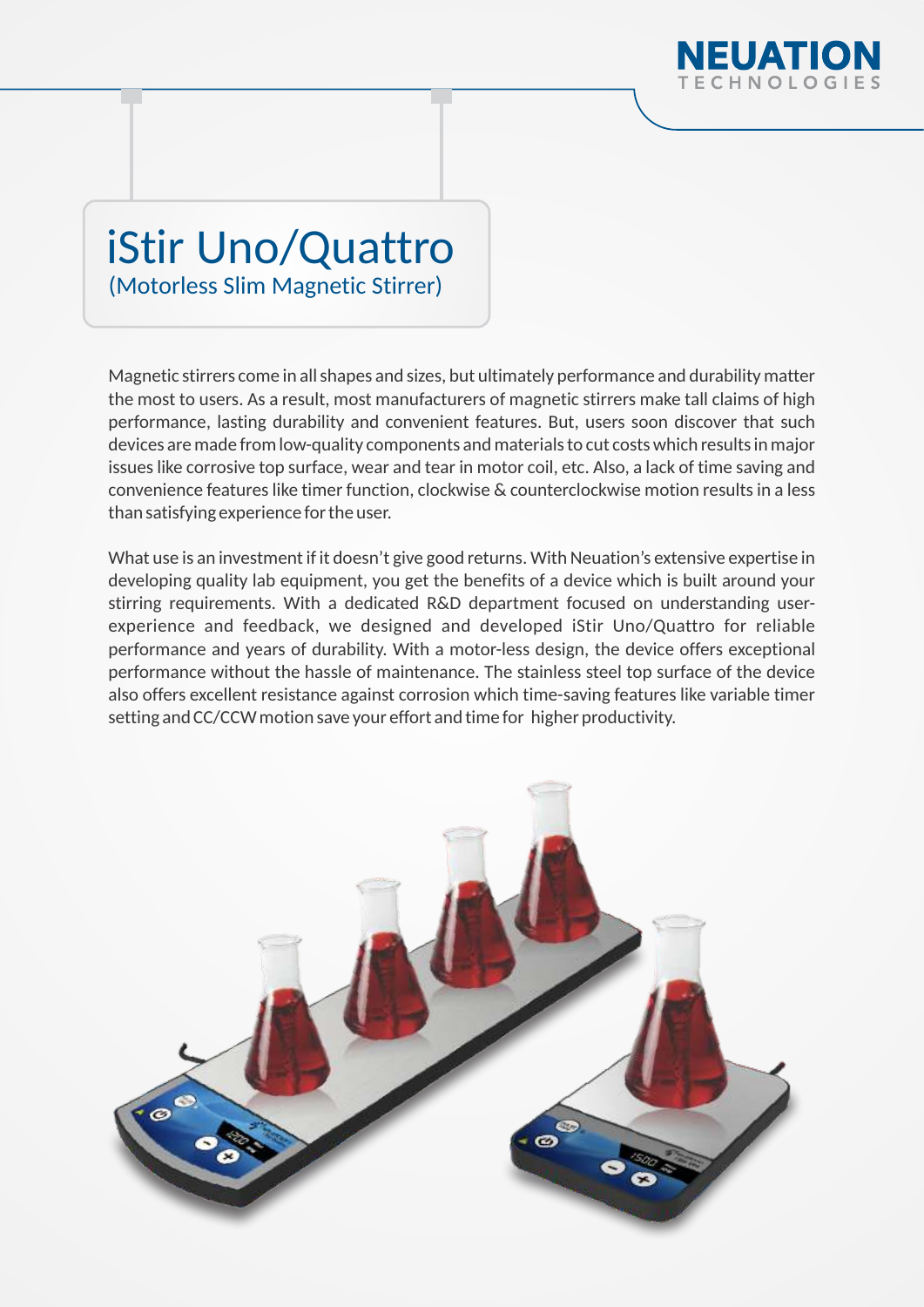

#### Product Features









Variable Timer Setting Allows The User To Set The Timer From 1 To 99 Minutes Along With An Infinite Mode.



Pulse Mode For Reversing The Stirring Direction Every 30 Seconds For Complete And **Efficient Mixing Of The Solution.** 





Maximum Stirring Capacity 800 Ml (Uno) / 4 X 400 Ml (Quattro)

> Microprocessor Enables Quick And Easy Setting Of Parameters While Also Providing Last Run Function





Allows The User To Set Speeds From 15-1500 Rpm (istir Uno) And 15-1200 (istir Quattro) With Increments Of 50 Rpm.

Digital Display Allows The User To Gather All The Relevant Information In A Single Glance.

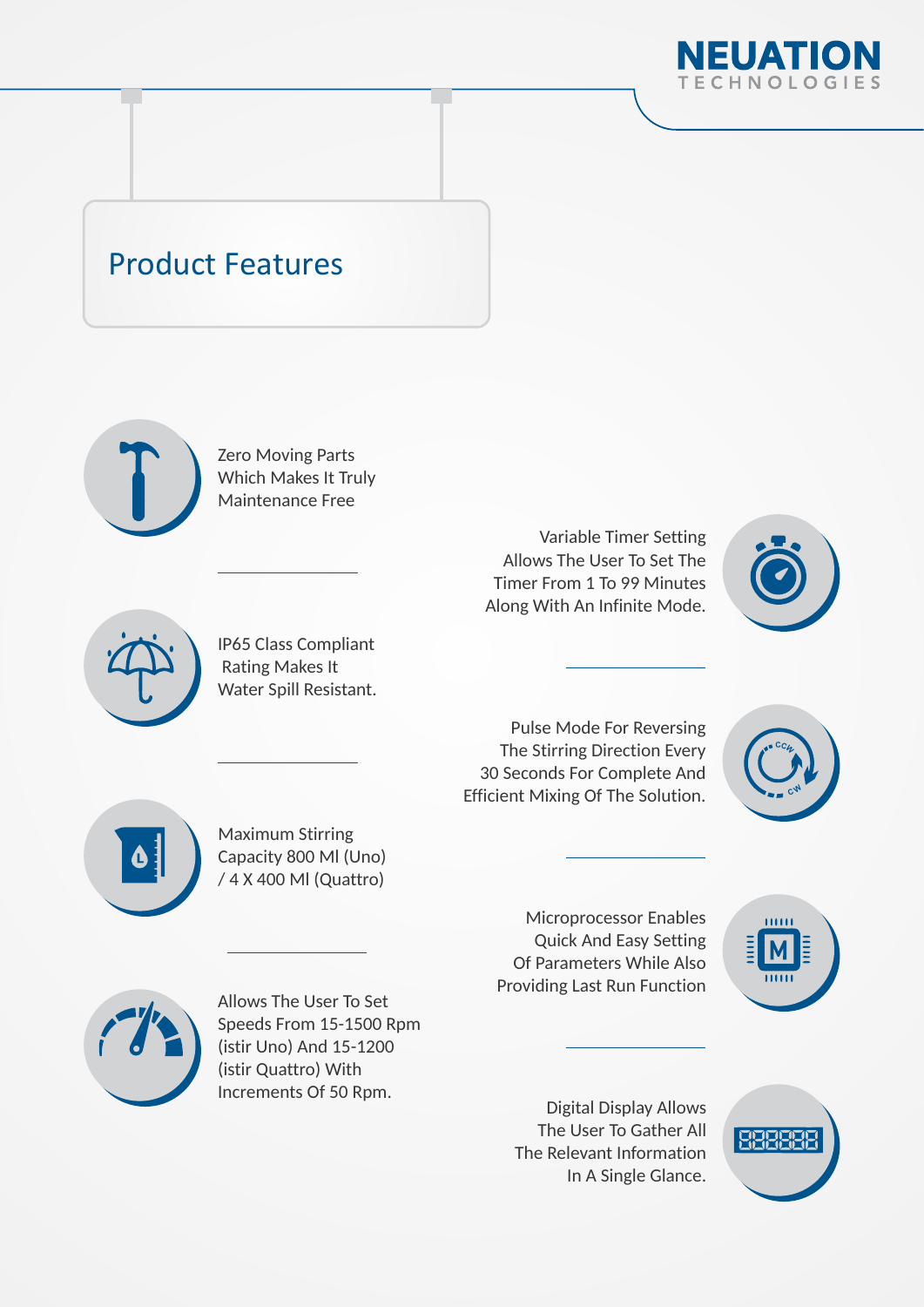

#### Product Features



Stainless Steel Top Surface Provides Excellent Chemical & Corrosion Resistance

> PTFE Coated High-strength Stir Bar Of 25 MM Length For High Durability.





Extremely Compact Device Ensures High Portability & Convenience.